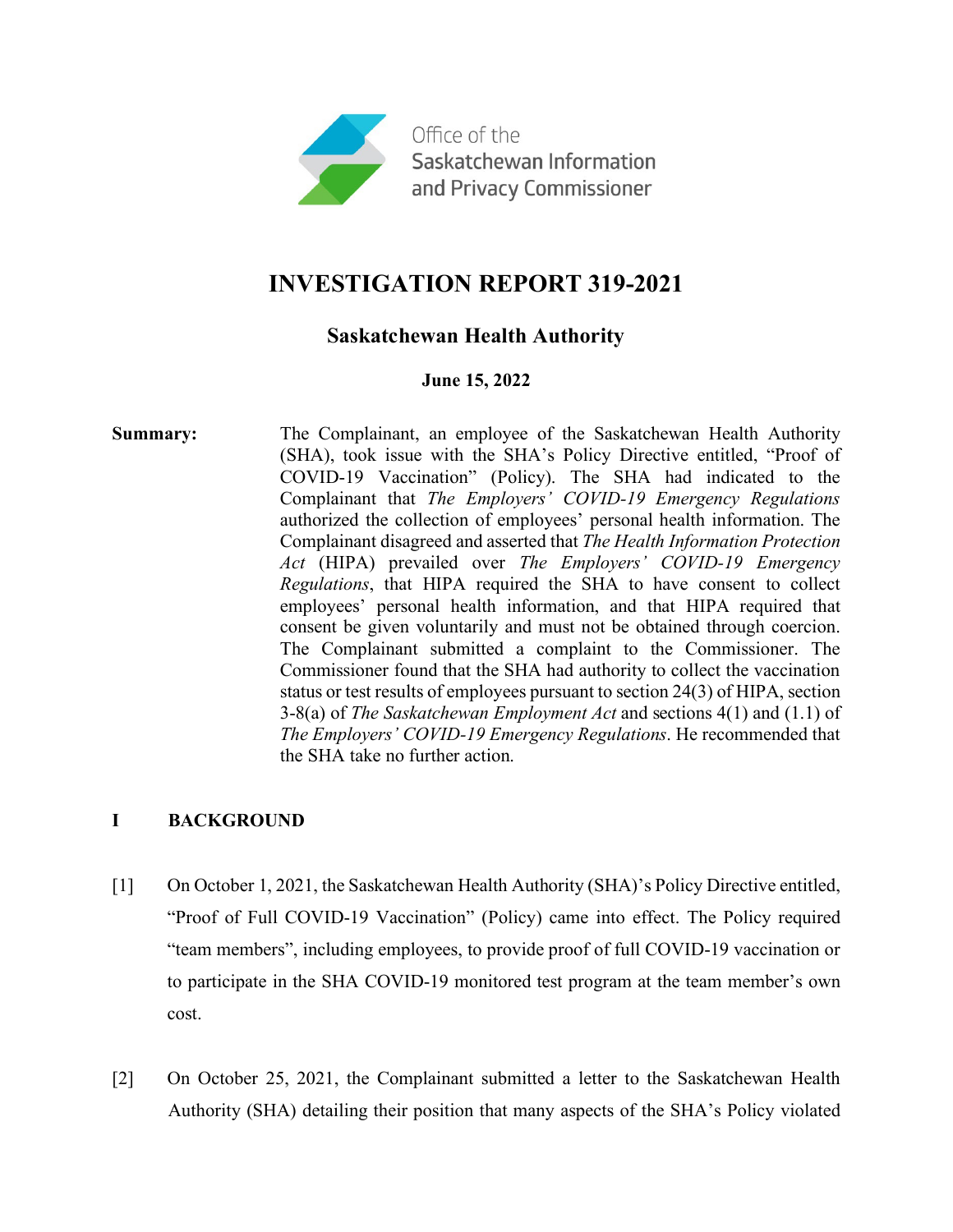the collective bargaining agreement between the Saskatchewan Association of Health Organizations Inc. (SAHO) and the Saskatchewan Union of Nurses (SUN). Also, the Complainant asserted that SHA's Policy violated *The Health Information Protection Act* (HIPA). The Complainant cited various articles of the collective bargaining agreement (CBA) between SAHO and SUN as well as a portion of the preamble of HIPA, and sections 4(1), 6(1), 26(1), (2), and (3), 64(3.1), (3.2), and (3.3) of HIPA.

[3] On October 27, 2021, the SHA responded to the Complainant as follows:

Your concerns should be addressed with your SUN union representative. They would be able to answer your concerns regarding the SHA and SUN Collective Bargaining Agreement.

The Employers' COVID-19 Emergency Regulations give the Saskatchewan Health Authority the legal authority to require employees to be fully vaccinated, provide evidence of the vaccination or to provide valid negative COVID-19 test results to the employer at least every 7 days. The SHA will protect the information as per *The Health Information Protection Act* and the SHA Privacy & Confidentiality Policy. The link to the Regulations is here: *[The Employers' COVID-19 Emergency Regulations](https://publications.saskatchewan.ca/#/products/114953)*

The Saskatchewan Privacy Commissioner has also addressed proof of vaccination concerns in his blog: [https://oipc.sk.ca/sources-of-legal-authority-for-asking-for](https://oipc.sk.ca/sources-of-legal-authority-for-asking-for-proof-of-vaccination/)[proof-of-vaccination/](https://oipc.sk.ca/sources-of-legal-authority-for-asking-for-proof-of-vaccination/)

[4] In a letter dated October 30, 2021, the Complainant provided greater detail to the SHA on their position on the SHA's Policy. The Complainant said the following:

> It was brought to my attention that SHA feels legal authorized collection of Personal Health Information through another Act or Regulation, particularly the "Employees [sic] Covid-19 Emergency Regulations" is sustained at subsection 24(3) of The Health Information Protection Act (HIPA), and as such gives SHA authority to collect vaccination status of employees with or without consent.

[5] The Complainant went on to cite sections 4(1), 6(1), and 26(3) of HIPA to rebut the SHA's reliance on section 24(3) of HIPA in their letter. The Complainant argued that *The Employers' COVID 19 Regulations* (Emergency Regulations) conflicted with HIPA and that section 4(1) of HIPA provided that HIPA would prevail over the Emergency Regulations. The Complainant argued that section 26(3) of HIPA required that SHA have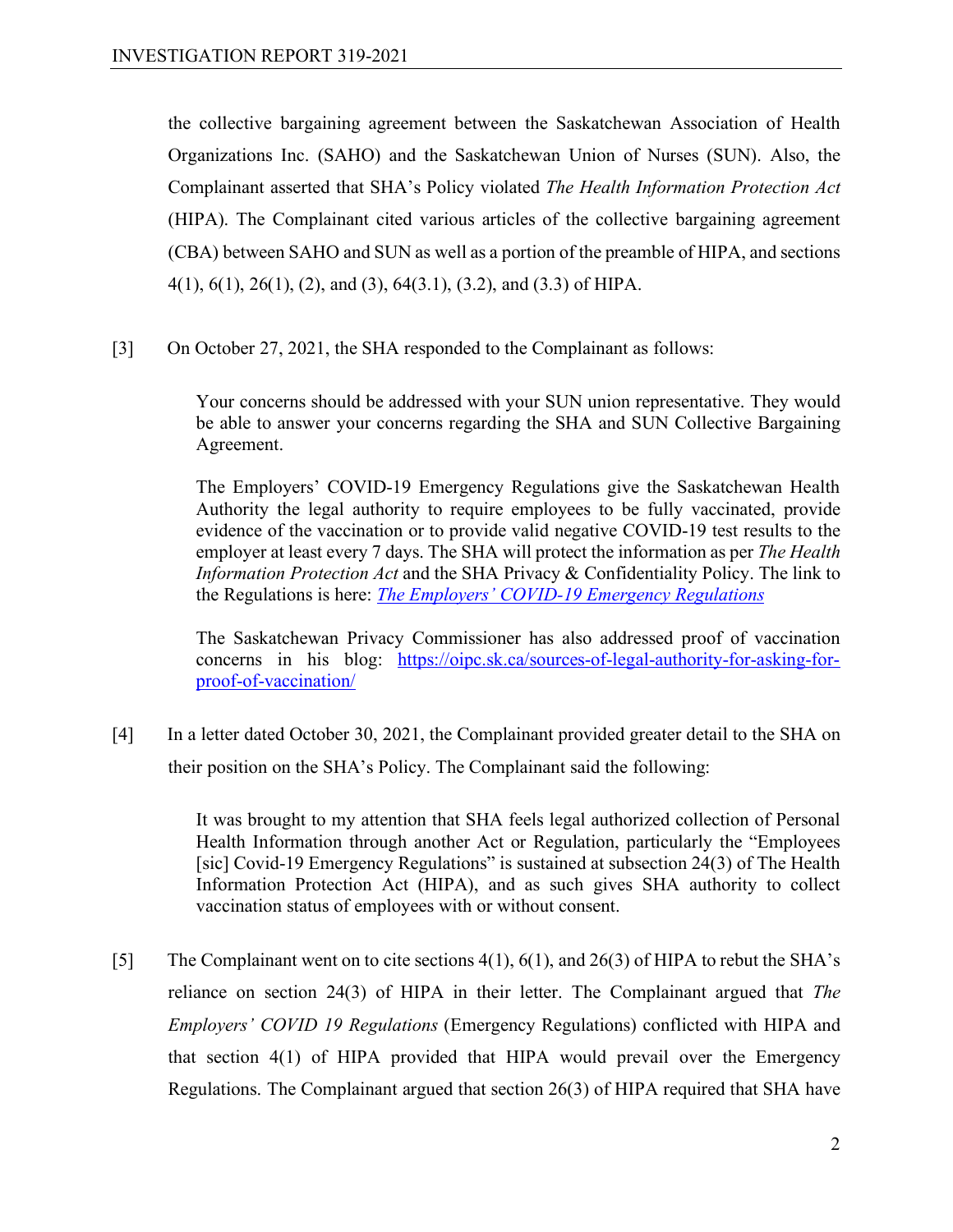consent to collect the employees' personal health information and that section 6(1) of HIPA required that consent be given voluntarily and must not be obtained through coercion.

[6] On November 19, 2021, the SHA responded to the Complainant as follows:

It is important to keep in mind that the *Proof of Full COVID-19 Vaccination* program is voluntary for our team members. This program allows two options:

- provide proof of full COVID-19 vaccination, or
- participate in the SHA COVID-19 Monitored Testing Program (MTP).

Further, SHA staff who do not provide proof of full COVID-19 vaccination may request an accommodation via the process highlighted on the *Proof of Full COVID-19 Vaccination* policy directive intranet page.

The SHA is required by *Occupational Health and Safety Regulations, 2020* to protect the health, safety and welfare of all SHA team members. Furthermore, as the province's healthcare provider, we are committed to doing everything we can to keep our patients, residents and families safe. The vaccination program is integral to ensuring that the SHA meets these obligations. The program is designed to collect the least amount of information necessary to meet its objective, the information collected will only be shared with be those that need to know for the purpose of administering and enforcing the policy directive, and the information collected will be securely stored and destroyed as soon as it is no longer required.

With respect to your concerns regarding the vaccination program and *The Health Information Protection Act* ("HIPA"), it is important to understand that the SHA will not be accessing the vaccination status of its team members as trustee of that information. Rather, as employer / facility operator*,* the SHA is requesting that team members participate in the vaccination program and share their vaccination information. Team members who choose not to share their vaccination status can opt to participate in the testing program. The SHA will not access the vaccination status of team members who choose not to share that information.

In response to your question about the SHA Privacy & Confidentiality Policy directive, we can advise that the policy directive was initially approved on December 4, 2017, which is the date of the SHA formation. In accordance with the SHA Policy Framework, the policy was recently moved from a policy directive to a policy. Minor changes, completely unrelated to the vaccination policy, were made to the policy on October 27, 2021. We direct you to the SHA Policy Framework (found here: [https://documentfinder.saskhealthauthority.ca/en/viewer?file=%2fmedia%2fPolicies](https://documentfinder.saskhealthauthority.ca/en/viewer?file=%2fmedia%2fPolicies%2fSHA%2fSHA%20Policy%20Framework.pdf#search=policy&phrase=false&pagemode=bookmarks) [%2fSHA%2fSHA%20Policy%20Framework.pdf#search=policy&phrase=false&page](https://documentfinder.saskhealthauthority.ca/en/viewer?file=%2fmedia%2fPolicies%2fSHA%2fSHA%20Policy%20Framework.pdf#search=policy&phrase=false&pagemode=bookmarks) [mode=bookmarks\)](https://documentfinder.saskhealthauthority.ca/en/viewer?file=%2fmedia%2fPolicies%2fSHA%2fSHA%20Policy%20Framework.pdf#search=policy&phrase=false&pagemode=bookmarks) which applies to all Saskatchewan Health Authority corporate and clinical policies and assists in creating organizational accountability by ensuring policies are up-to-date, regularly maintained and easily accessible.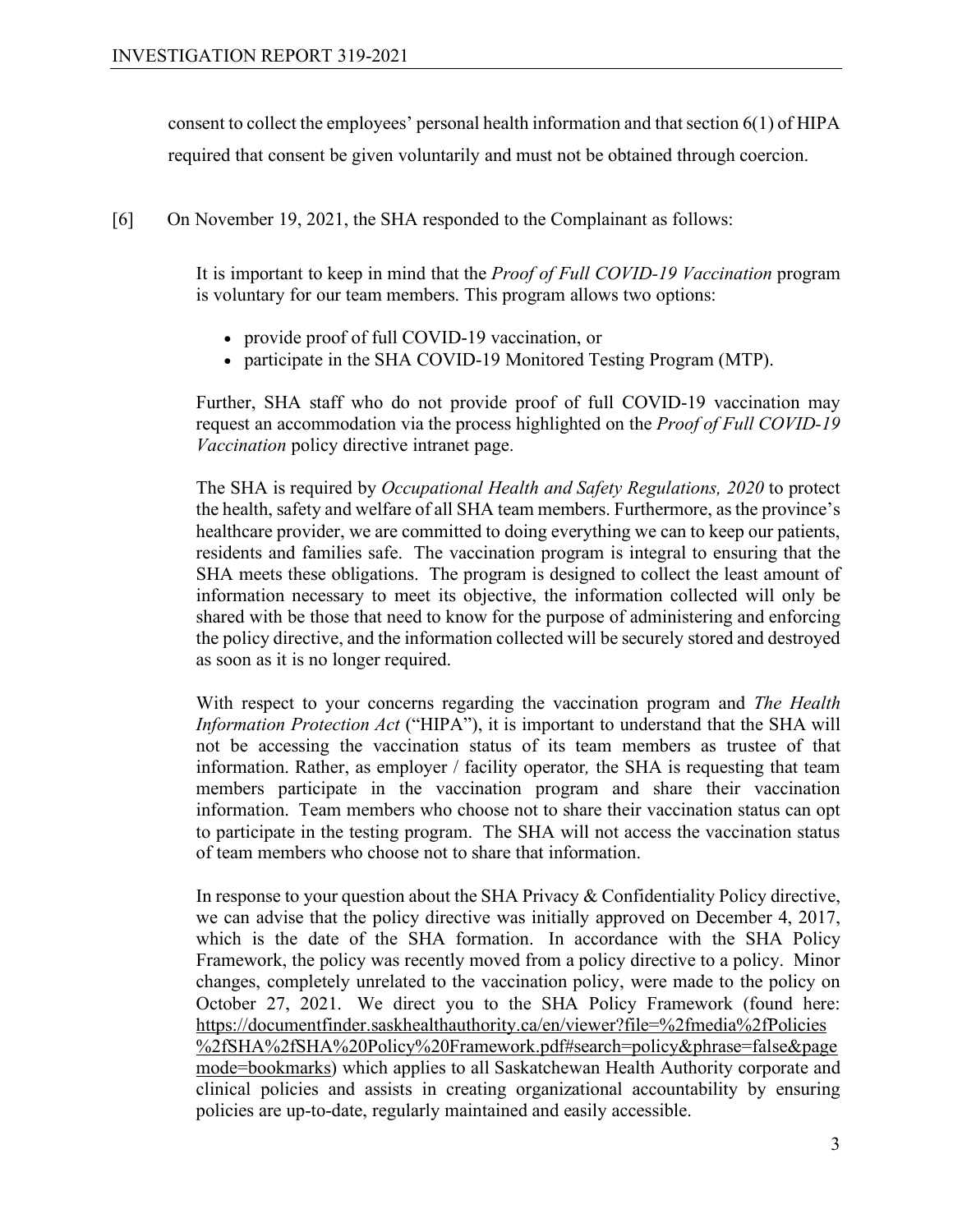We hope the information provided in this email will give you a better understanding of why the vaccination policy and these processes have been implemented, however, if you are still unsatisfied with the information regarding your privacy concerns, you can contact:

The Saskatchewan Privacy Commissioner's Office #503-1801 Hamilton St. Regina, SK S4P 4B4 306-787-8350

- [7] On November 29, 2021, the Complainant contacted my office and requested that my office undertake an investigation.
- [8] On December 2, 2021, my office notified both the SHA and the Complainant that my office would be undertaking an investigation.

#### **II DISCUSSION OF THE ISSUES**

#### **1. Is HIPA engaged?**

- [9] HIPA is engaged when three elements are present: (1) personal health information, (2), a trustee, (3) the personal health information is in the custody or control of the trustee. If HIPA is engaged, then my office is able to determine if a privacy breach has occurred under HIPA. A privacy breach occurs when personal health information has been collected, used, and/or disclosed without authority under HIPA.
- [10] First, the personal health information is defined by section 2(m) of HIPA, which provides:

#### **2** In this Act:

... (m) **"personal health information"** means, with respect to an individual, whether living or deceased:

(i) information with respect to the physical or mental health of the individual;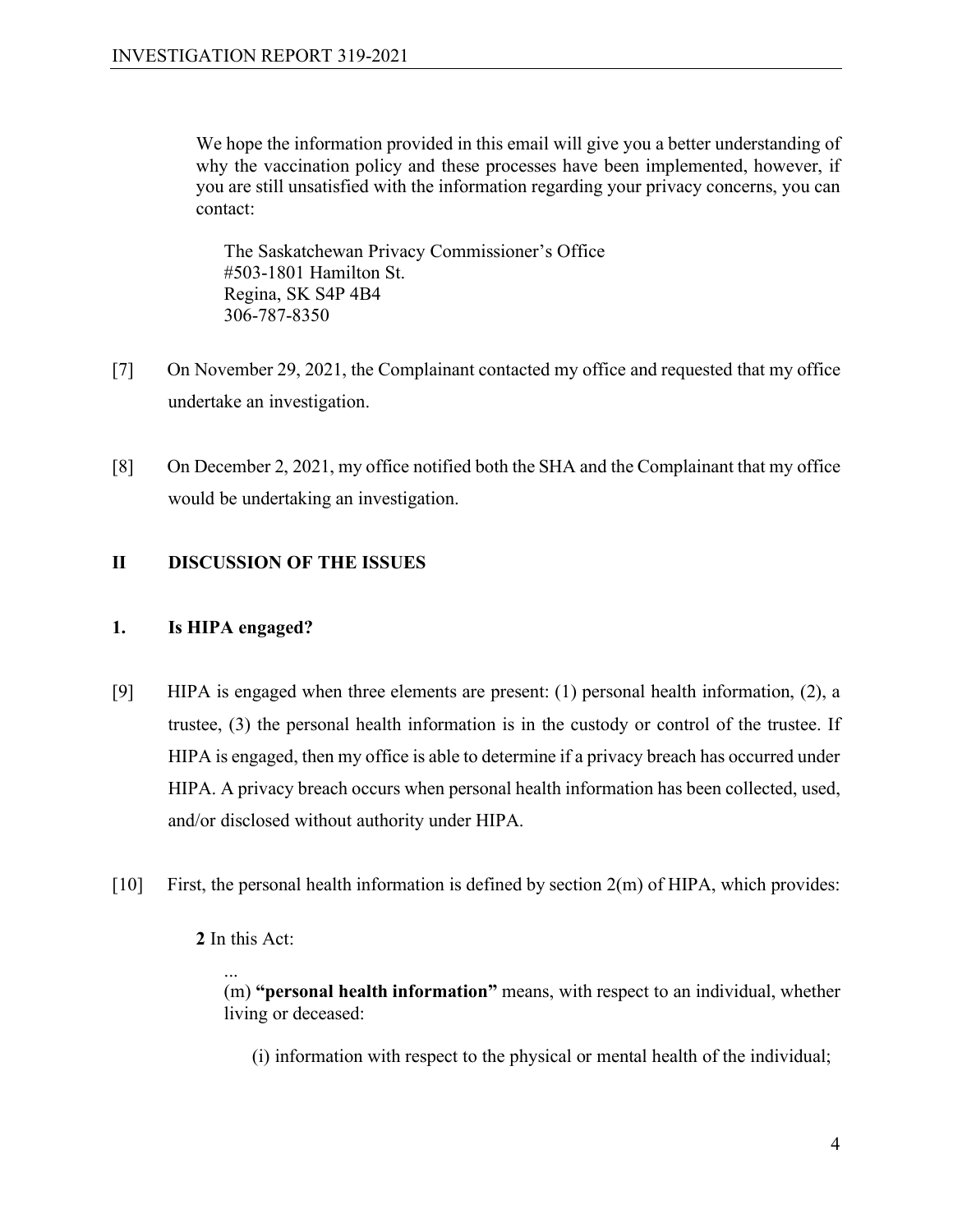- [11] I find that a person's vaccination status or the results of tests for COVID-19 would qualify as "personal health information" as defined by section 2(m)(i) of HIPA.
- [12] Second, "trustee" is defined by section  $2(t)(ii)$  of HIPA as follows:

**2** In this Act:

...

...

(t) **"trustee"** means any of the following that have custody or control of personal health information:

(ii) the provincial health authority or a health care organization;

- [13] The SHA qualifies as the "provincial health authority" as defined by section 1-2 of *The Provincial Health Authority Act*. I find that the SHA qualifies as a trustee as defined by section  $2(t)(ii)$  of HIPA.
- [14] Third, I must determine if the personal health information is in the custody or control of the SHA.
- [15] The Complainant's concern is whether the SHA's Policy is in line with HIPA. There is no evidence that the SHA obtained the Complainant's vaccination status or results of tests for COVID-19. As such, I find that the Complainant's personal health information at issue is *not* in the custody or control of the SHA.
- [16] However, since the SHA was engaged in the practice of collecting personal health information in accordance with its Policy, I find that HIPA is engaged.

## **2. Did the SHA have authority under HIPA to collect the vaccination status or test results of employees?**

[17] As summarized in the background of this Investigation Report, the Complainant does not accept the sufficiency of section 24(3) of HIPA as authority for the SHA to collect personal health information in accordance with the SHA's Policy. The Complainant cited sections  $4(1)$ ,  $6(1)$  and  $26(3)$  of HIPA to rebut the SHA's reliance on section  $24(3)$  of HIPA.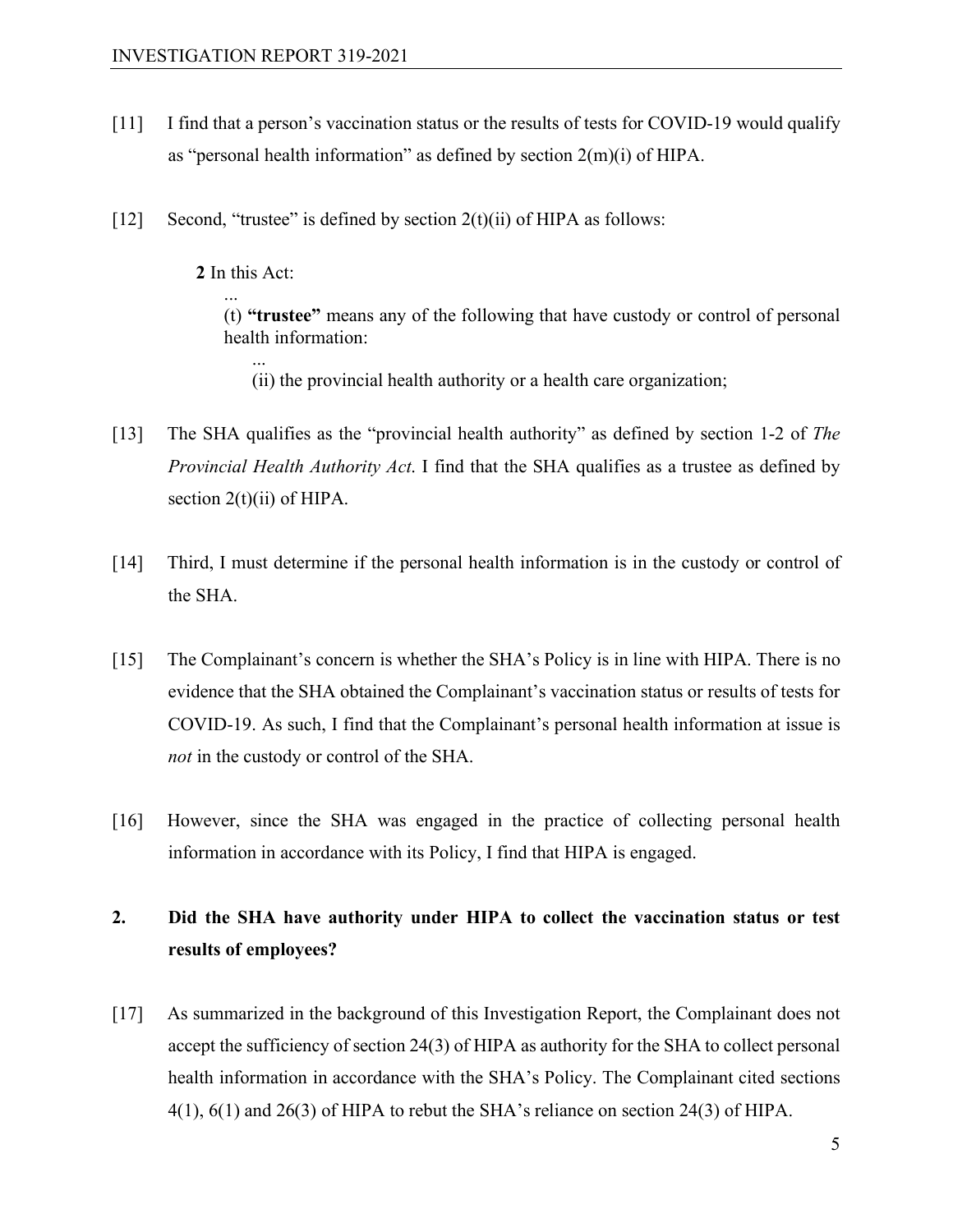- [18] Below is my analysis to determine if the SHA had authority under HIPA to collect the vaccination status or test results of employees.
- [19] I have found that a person's vaccination status or the results of tests for COVID-19 qualifies as "personal health information" as defined by section  $2(m)(i)$  of HIPA.
- [20] Section 24(3) of HIPA provides:

**24**(3) **Nothing in this Act** prohibits the collection of personal health information where that collection is authorized by another Act or by a regulation made pursuant to another Act.

[Emphasis added]

[21] Based on section 24(3) of HIPA, I need to determine if there was another Act or regulation that authorized the collection of employees' personal health information. Section 3-8(a) of *The Saskatchewan Employment Act* provides:

**3‑8** Every employer shall:

(a) ensure, insofar as is reasonably practicable, the health, safety and welfare at work of all of the employer's workers;

[22] The Emergency Regulations came into effect on October 1, 2021, which applied to employers who were not a "public employer", pursuant to sections 2(2) and 3 of the Emergency Regulations:

> **2**(2) For the purposes of the definition of "public employer" in subsection (1), public employer does not include the following:

(a) the provincial health authority, an affiliate, a health care organization or the cancer agency as those terms are defined in *The Provincial Health Authority Act*, except eHealth Saskatchewan;

…

**3** These regulations do not apply to a public employer.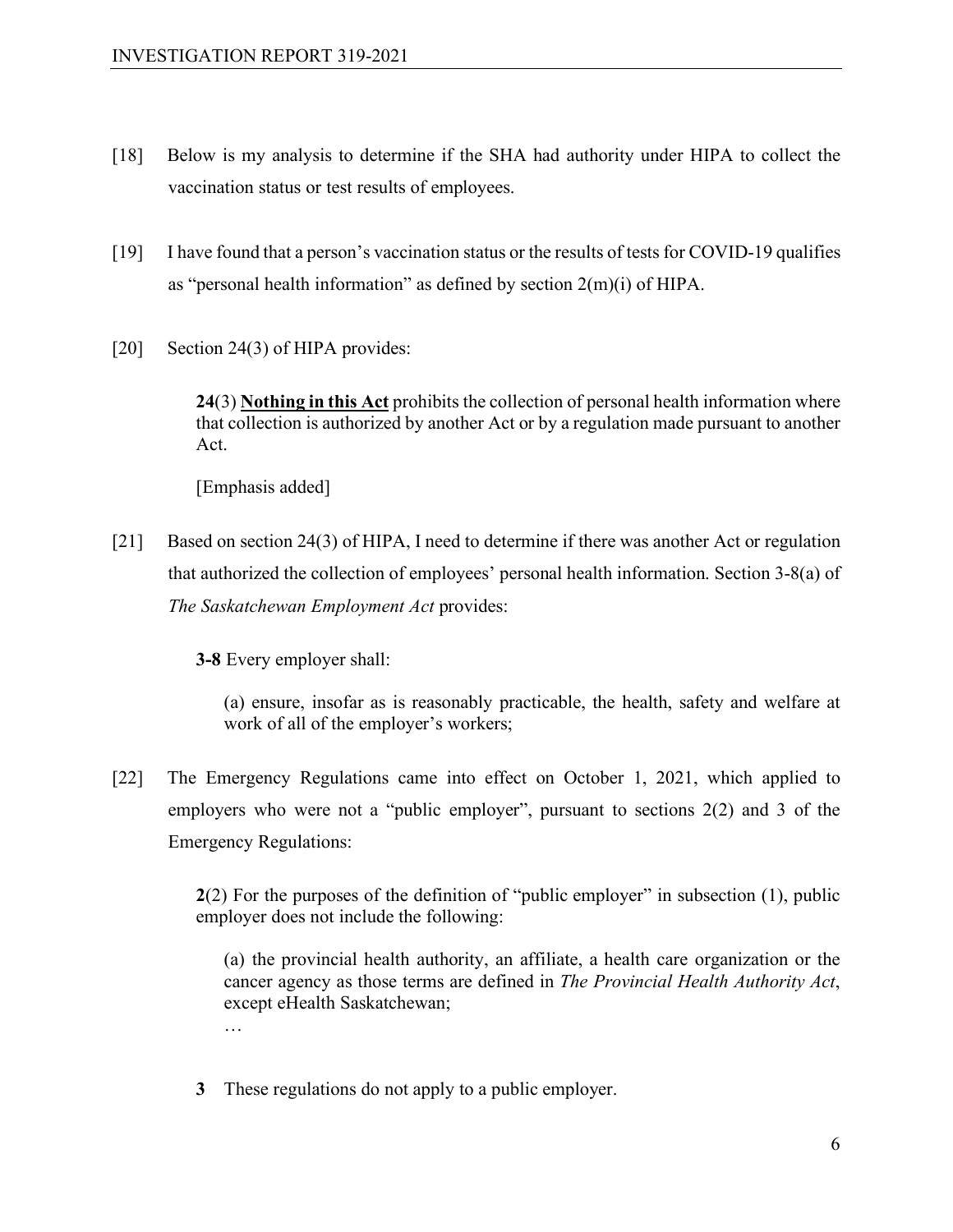[23] Sections 4(1) and (1.1) of the Emergency Regulations provided:

**4**(1) On and after October 1, 2021, an employer may, for the purposes of clause 3-8(a) of the Act, require all of its workers to comply with one of the following:

 $(a)$  to:

(i) be fully-vaccinated; and

(ii) if requested by the employer, provide satisfactory evidence to the employer in relation to the worker's vaccinations;

(b) to provide a valid negative COVID-19 test result to the employer at least every 7 days.

(1.1) If an employer requires its workers to comply with one of the requirements set out in subsection (1), the employer shall give each worker the option to comply with either clause  $(1)(a)$  or  $(b)$ , but the worker must comply with at least one of those requirements within the period specified by the employer.

- [24] Therefore, I find that the SHA had authority to collect the vaccination status or test results of employees pursuant to section 24(3) of HIPA, section 3-8(a) of *The Saskatchewan Employment Act* and sections 4(1) and (1.1) of the Emergency Regulations. In other words, I find that the SHA's Policy was in line with HIPA.
- [25] I note that the Emergency Regulations were repealed effective February 14, 2022. SHA's Policy expired on February 14, 2022. That is, it ceased the practice of collecting proof of full COVID-19 vaccination or COVID-19 test results on February 14, 2022.
- [26] I note that the Complainant's position was that the SHA's Policy was inconsistent with HIPA. As described in the background, the Complainant argued that section 26(3) of HIPA required that SHA have consent to collect employees' personal health information and that section 6(1) of HIPA required that consent be given voluntarily and must not be obtained through coercion. Therefore, the Complainant argued that *The Saskatchewan Employment Act* and Emergency Regulations was inconsistent with HIPA and cited section 4(1) of HIPA that provides that HIPA would prevail. In the course of my office's investigation, the Complainant provided a lengthy 24-page submission re-iterating their position: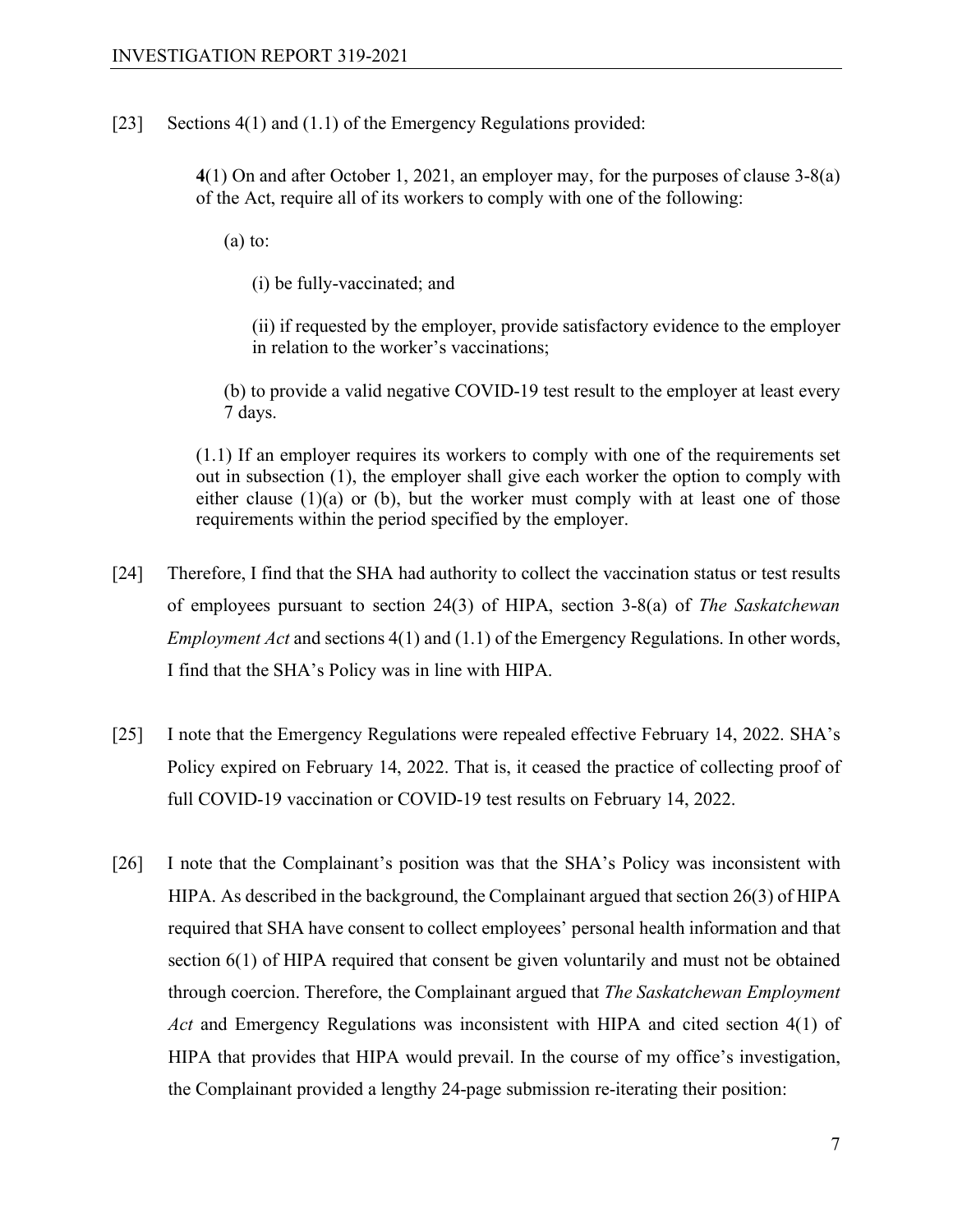There is clear conflict between [*The Saskatchewan Employment Act]* legislation as amended and HIPA. As such, in all matters of conflict, HIPA prevails. *The Employers' COVID 19 Emergency Regulations* does not allow exemption of HIPA scrutiny and does not fall within the laws of subsection 4 (4). This raises the concern that SHA in fact did not have the authority to ask for vaccination status or COVID 19 test results of its employees. As HIPA prevails in matters of conflict, it makes *The Employers' COVID 19 Emergency Regulations* act moot and cannot be relied upon or used as reference giving SHA legal authority to collect same as the terms of the regulation and HIPA were inconsistent in many ways. Hence we must look solely at HIPA and determine based on HIPA and HIPA alone if SHA truly had authority to request the vaccination status of its employers and require/mandate COVID 19 test results for those that did not disclose vaccination status under this Act in relation to employment status. …

Also important to note – the HIPA violations myself and other SHA employees have contested are in regards to CONSENT/COLLECTION of personal health information via appropriately required consent; NOT in regards to DISCLOSURE of personal health information by a health authority. These are two very different things. As such, section 26(3) of HIPA under restrictions of use states: *"Nothing in subsection (2) authorizes a trustee as an employer to use or obtain access to the personal health information* of an individual who is an employee or prospective employee for any *purpose related to the employment of the individual without the individual*'*s consent.*" This clause reinforces that collection and/or use of the personal health information **must** be obtained with **true voluntary non-coerced consent**. Partial purpose of collecting vaccination status or COVID-19 test results was in direct relation to a condition of employment/related to the employment of the individual as contemplated in this section, and all personal health information that requires consent of the individual **must be voluntary and free of coercion in accordance with section 6(1)(d) of HIPA.**

[Emphasis in original]

[27] The Complainant appears to insist that the SHA must collect personal health information pursuant to section 26(3) of HIPA instead of section 24(3). The Complainant has failed to consider the wording of section 24(3) of HIPA. Section 24(3) of HIPA provides that "nothing in this Act" (which would include section 26(3) of HIPA) prohibits the collection of personal health information where the collection is authorized by another Act or regulation made pursuant to another Act. Therefore, there is no need to consider sections 26(3), 6(1) and 4(1) of HIPA.